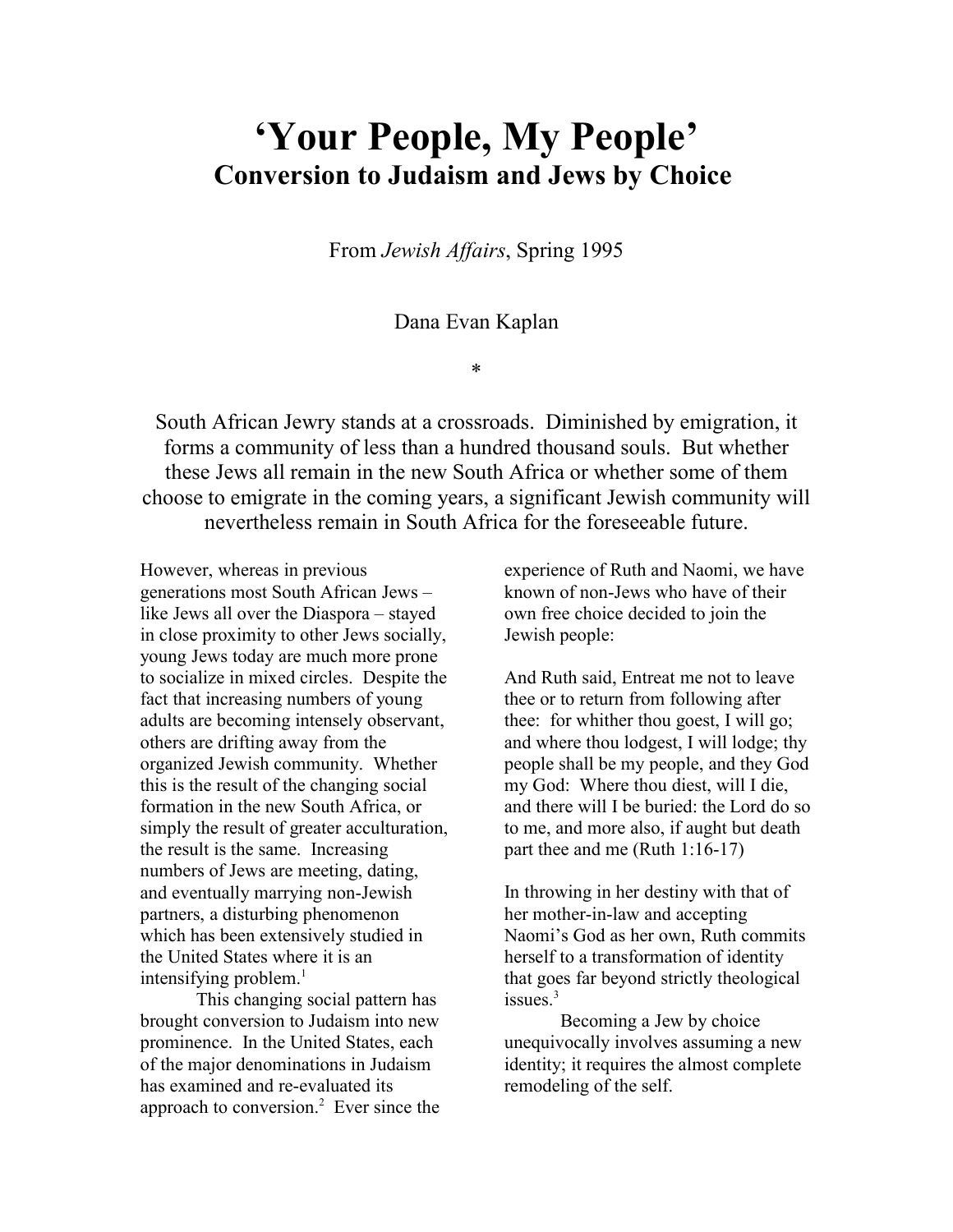The Progressive Movement in Judaism encourages the non-Jewish spouses of Jewish partners, as well as other interested individuals, couples and families, to become proselytes and to experience the joy such a conversion can bring.<sup>4</sup> As a Jewish community, we all bear a responsibility for teaching Judaism to those who come to us as proselytes, and of integrating these Jews by Choice fully into our midst. Each of these two aspects of the Jews by Choice process – teaching and integration – is critical in its own way to the successful, full merging into our community of these new Jews.

A prospective proselyte faces issues which are as much psycho-social as they are religious. While acceptance of One God and the observance of the Saturday Sabbath are important, equally important may be the emotional acceptance that the potential convert can give to Judaism, as well as the degree of acceptance that such a convert feels emanating from the established Jewish community. $5$  The centrality of reworking one's identity for an emotionally fulfilling religious conversion is recognized by all the rabbinical and congregational bodies. Various formal and informal activities are currently being developed and implemented to facilitate this process.<sup>6</sup>

As Director of a 'Jews by Choice' programme in Cape Town, I sit on the Religious Affairs Advisory Committee that interviews prospective Jews by Choice. The majority of these prospective converts are in a committed relationship with a Jew, and may have experienced subtle or overt pressure to megayer. While such pressure can be coercive and destructive, it can also be the stimulus that motivates couples to seek a spiritual path they can travel

together. One conclusion that should not automatically be drawn is that most of these candidates are converting solely on account of their partner. Indeed, one of the reasons such candidates for conversion may have been attracted to the Jewish partner in the first place may have been that partner's commitment to Judaism. In such cases, a latent interest in Judaism may become a manifest dedication to the faith as a serious relationship with a Jewish partner develops. In the same way, those who independently and individually seek conversion may share much in common with those Jews by Choice candidates who are drawn to the faith by their Jewish partners. The initial impetus in each case differs, however, and the social framework within which an individual becomes Jewish is much more solid for those with a Jewish partner, particularly if he or she has a supportive family.

In recent years many writers have urged the Jewish community, and the various denominations in Judaism within it, actively to seek proselytes. The argument offered is that Judaism has represented the purest form of ethical monotheism for almost four thousand years. Paradoxically, those who seek to promote conversion to Judaism stress that Judaism's universality – its teaching that one does not have to be Jewish in order to find God – increases its attractiveness for many Gentiles. Equally stressed in this regard is the emphasis Judaism places on actions performed in this world, rather than on any rewards to be gained in the afterlife. This emphasis, it is argued, has propelled Jews to the forefront of the quest for a democratic society, especially marked in South Africa, where a number of the leading white South African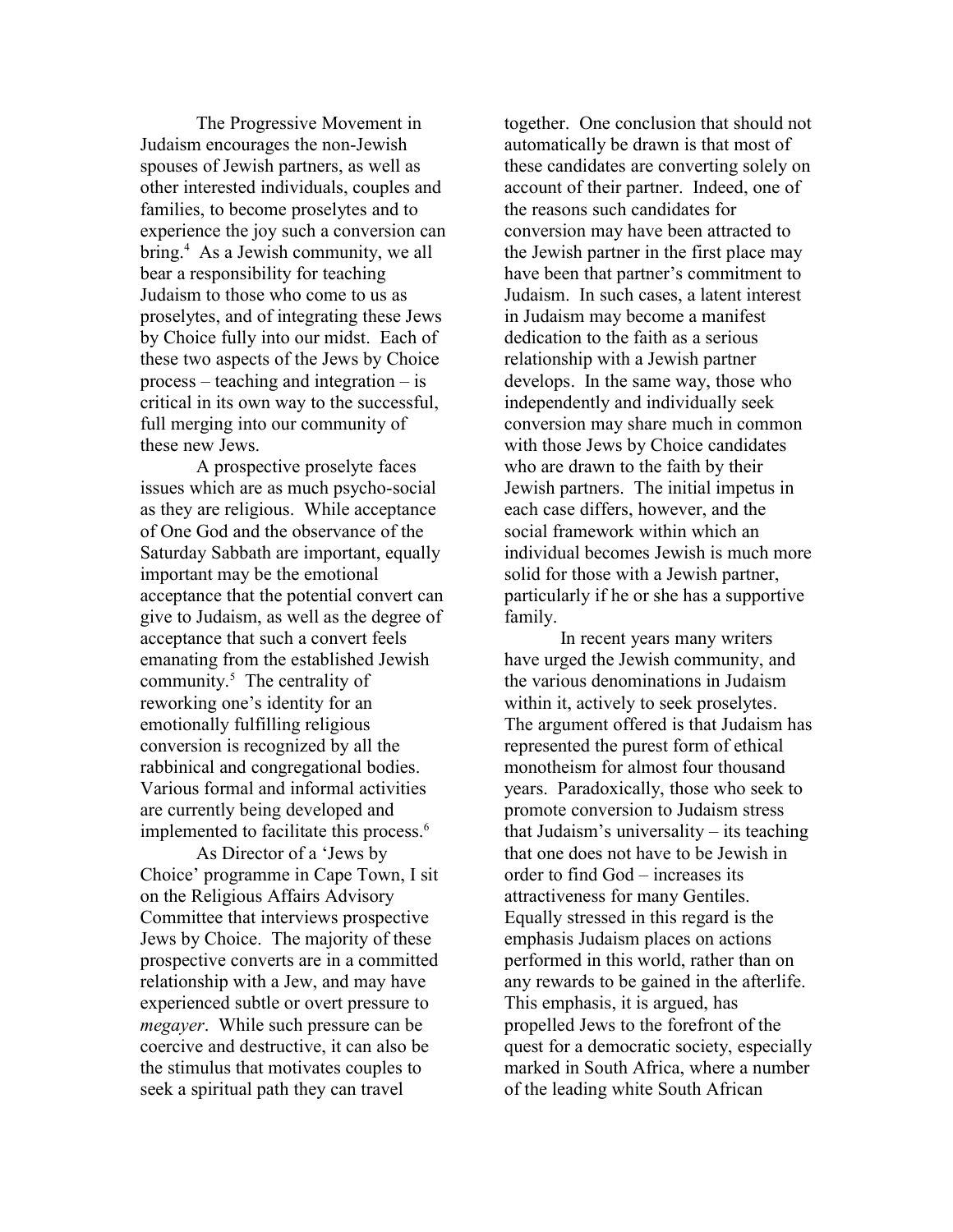fighters against apartheid were Jews. While many of them had little or no formal links with the Jewish community, their inspiration can be clearly traced back to Judaic origins. The late Joe Slovo is an obvious example.

It has further been suggested that the current buzzwords in the Jewish community – continuity and survival – are actually the wrong words. While we desire to bring up a new generation of people vigorously committed to their faith, and want Judaism to survive as a religion, these desires are not enough. We cannot convince the younger generation that it is important to be loyal to the Jewish people simple by making an emotional appeal to them on the grounds that we are struggling to survive as a distinct group in a pluralistic society. The response to such an emotional appeal may very well be 'So what?' Instead, we need to be both able and willing to convert the central religious ideal of our faith – the Covenantal mission of our people 'to be a light unto the nations' – to an apprehension of God and to a steady process of religious growth. We need to be able to demonstrate to our young people the innate spiritual possibilities of our religion, and the many paths to awareness and enlightenment which it allows and encourages.

Moreover, even if we could be assured of continuity and survival, is that really all we want? Prophetic Judaism urges us to feel a deep longing, to think, to evaluate and then to formulate concrete plans of action based on our religious conceptions of the world. Judaism has never been, and should never become, a religion which exists only for a few die-hard fundamentalist believers functioning on the distant margins of society. Rather, we must

strive for a religion which is dynamic and developing, a religion which tries to influence the world beyond itself at the same time as it absorbs influence outside itself.

Most prospective proselytes point to the centrality of the family and the home as one reason for their choosing Judaism. Jews often say that their description of Friday night family dinners elicits strong positive reactions from their non-Jewish friends, many of whom may lack such a vehicle for family support and togetherness. Observance of shabbat is unquestionably one of the most important precepts of the Torah, and shabbat itself is a day cherished and celebrated by all Jews who take their heritage seriously. Many other features of Judaism and Jewish life can similarly be highlighted as positive aspects of the Judaic religious heritage which have much to offer the spiritual and emotional growth of a prospective convert.<sup>7</sup> All these are perfectly legitimate reasons for a person to want to adopt Judaism. But one point should be stressed: one should come to the Jewish religion because Judaism will enhance one's sensitivities and understanding, and add to the meaning one derives from life. Conversion should not take place solely to placate a spouse or a spouse's parents.<sup>8</sup> Religion must be authentic if it is to have any spiritual resonance. If we use it solely to provide a stamp of familial approval, it becomes an exercise in futility. Rather, embracing Judaism should be, or should become, a life-enhancing process which helps us to find greater meaning in life and helps us to cope with the good and the bad, the happy and the sad. We become part of a community which celebrates the weekly and yearly calendar together. We feel a connection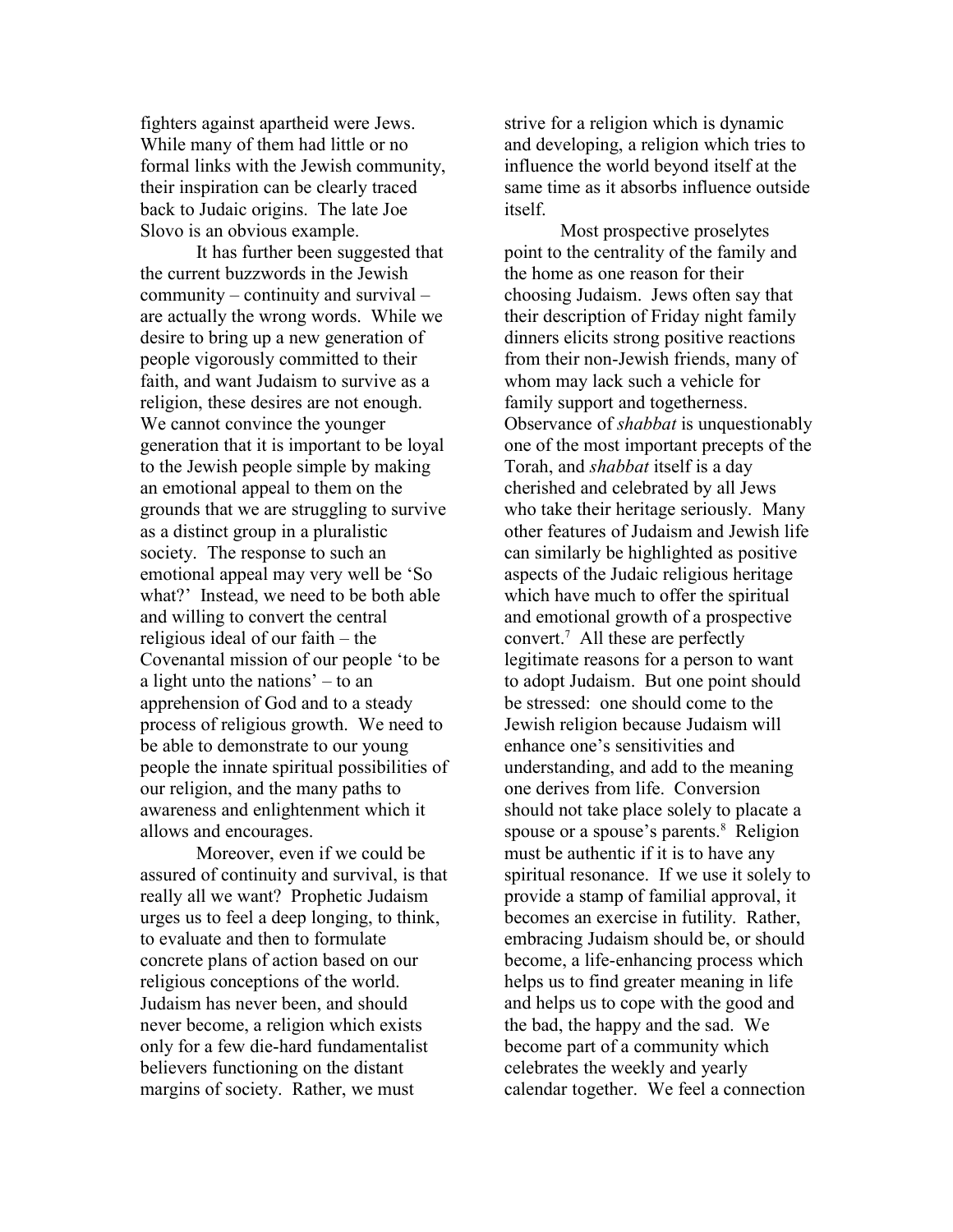to each other. While it is vitally important not to allow a prospective Jew by Choice to overstate the nature of that emotional bond between congregants of any particular congregation and Jews generally, we nevertheless share a common sense of purpose and destiny.

Yet there are problems as well. How well we, in each congregation as well as in the Jewish community as a whole, help to integrate into our religious community those who come to us as Jews by Choice will be a major factor in determining how active they will remain in five, ten or fifteen years' time. The guidelines produced by the Committee on Gerut, that Committee which deals with the issue of conversion to Judaism for the Central Conference of American Rabbis, the Association of Reform Rabbis to which all Progressive Rabbis belong, stress this:

The warmth and vigour with which we accept these Jews and integrate them into our communities and activities are among our highest priorities and obligations.<sup>9</sup>

These sober imperatives notwithstanding, this resolution wholeheartedly to accept new converts is difficult for many of us to carry into practice, particularly if we have always had and cherished an ethnic Jewish identity. If for us 'Jewishness' means speaking Yiddish, coming from a particular neighborhood, liking special foods, and bearing a distinctive appearance, then a Jew by Choice may not seem to our casual view very 'Jewish'. No matter how committed such people are to our religion, to our synagogue, they remain, at best, secondclass Jews. As Rabbi Perry Netter has remarked: 'If Ruth lived today and

knew how difficult it was to be accepted as a convert, she might not have done it.' $^{10}$ 

Nevertheless it seems to be that at least in the Progressive Jewish community, there is a great deal of acceptance. As we approach the end of the century, increasingly fewer of us, whether born Jewish or Jews by Choice, know much – if any – Yiddish, or come from Jewish ghettos. We are all acculturated South Africans, and we all accept that Judaism admonishes us to receive with an open heart all who come as sincere proselytes. The question of how far and how sincerely we receive the proselyte is not simply an issue of how we relate to the people who approach us every year asking to join a 'Jews by Choice' programme. Its importance far transcends that. How we deal with the proselyte, now and in the future, will reveal much about how we intend to deal with the world at large. How we deal with the proselyte will reveal to us how we view our Judaism. How we deal with the proselyte will show us in which direction we are pointing our religion as the twenty-first century approaches.